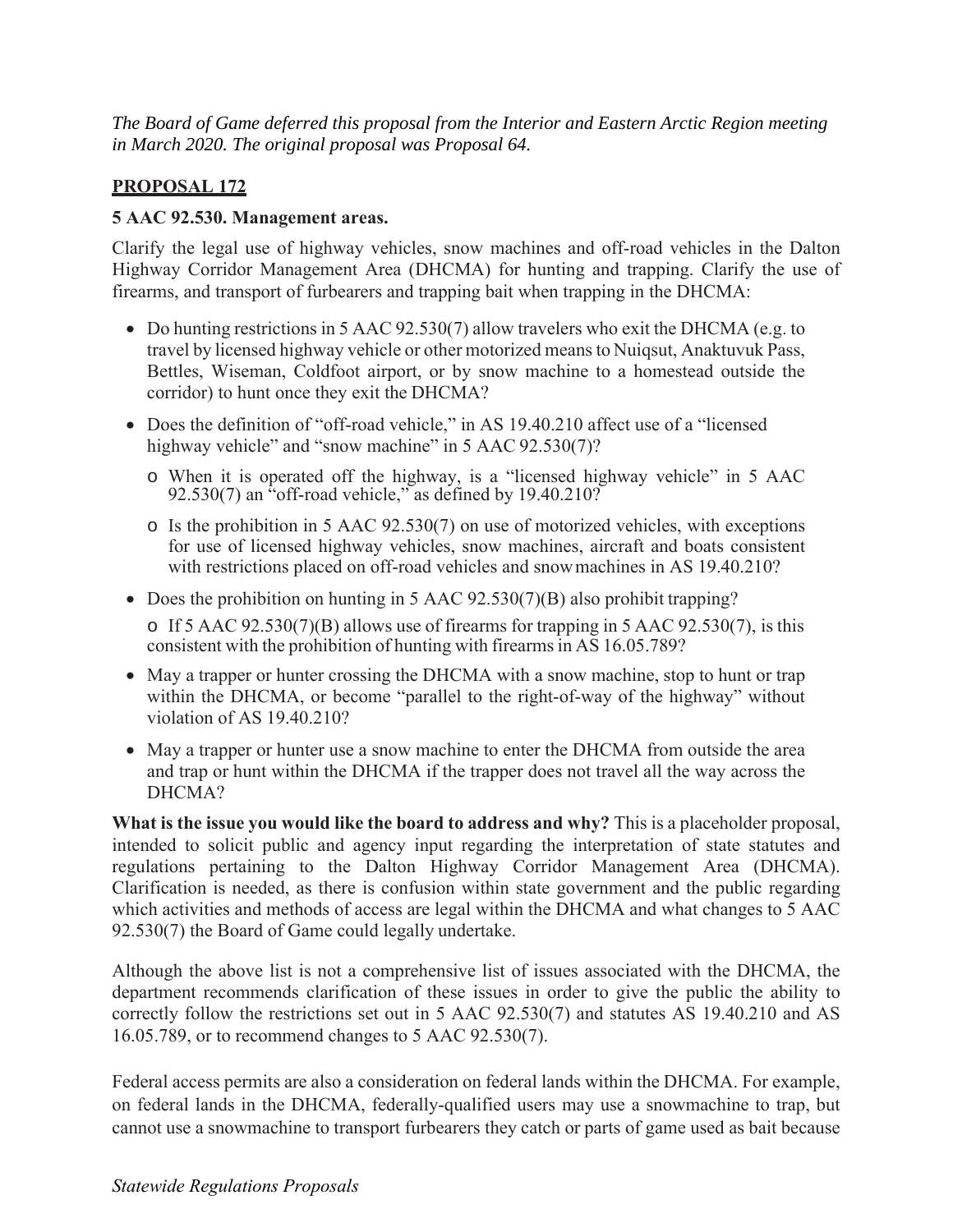of current language in 5 AAC 92.530(7). Additionally, nonfederally qualified users may obtain a permit to cross federal lands in the DHCMA by snowmachine in order to access property outside the DHCMA, but they may not use a snowmachine to trap in the DHCMA or transport game across the DCHMA. Federally-qualified trappers and nonfederally-qualified trappers who obtain such a permit can use snowmachines on federal land, but not state lands such as frozen rivers, and cannot transport game.

To aid the board in their decisions regarding 5 AAC 92.530(7) and possible conflicts this regulation may have with Alaska Statutes, we provide the relevant statutes below. Regulation 5 AAC 92.530(7) prior to the March 2019 Board of Game meeting is also included. The most recent board changes to 5 AAC 92.530(7) will be provided when they are available to the department.

**Regulation 5 AAC 92.530. Management areas.** The following management areas are subject to special restrictions:

...

(7) the Dalton Highway Corridor Management Area:

(A) the area consists of those portions of Units 20 and 24–26 extending five milesfrom each side of the Dalton Highway, including the drivable surface of the Dalton Highway, from the Yukon River to the Arctic Ocean, and including the Prudhoe Bay Closed Area;

(B) the area within the Prudhoe Bay Closed Area is closed to the taking of big game; the remainder of the Dalton Highway Corridor Management Area is closed to hunting; however, big game, small game, and fur animals may be taken in the area by bow and arrow only, and small game may be taken by falconry;

(C) no motorized vehicle may be used to transport hunters, hunting gear, or parts of game, within the Dalton Highway Corridor Management Area, except that

(i) licensed highway vehicles may be used on the following designated roads: (1) Dalton Highway, (2) Bettles Winter Trail during periods when the Bureau of Land Management and the City of Bettles announce that the trail is open for winter travel, (3) Galbraith Lake Road from the Dalton Highway to the BLM campground at Galbraith Lake, including the gravel pit access road when the gate is open, (4) Toolik Lake Road, excluding the driveway to the Toolik Lake Research Facility, (5) the Sagavanirktok River access road two miles north of Pump Station 2, and (6) any constructed roadway or gravel pit within one- quarter mile of the Dalton Highway;

(ii) aircraft and boats may be used;

(iii) a snowmachine may be used to cross the management area from land outside the management area to access land on the other side of the management area;

(D) any hunter traveling on the Dalton Highway must stop at any check station operated by the department within the Dalton Highway Corridor Management Area